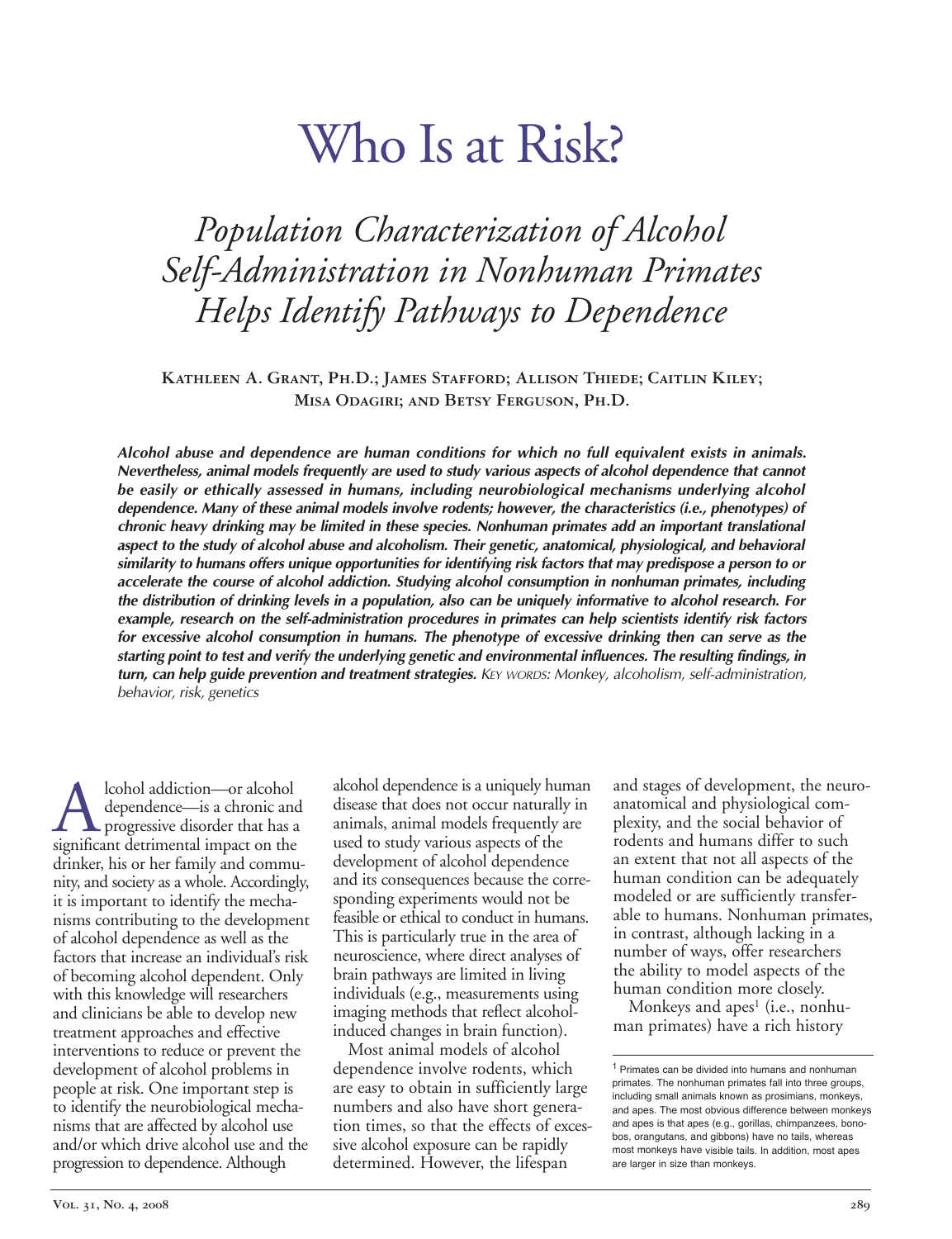as experimental animals in the study of biomedical disease processes (http://www.primate.wisc.edu/pin/) because they are most similar to humans in that they have relatively long lifespans, go through parallel developmental stages, and share similar genetic predispositions. The value of nonhuman primate studies is particularly evident in research aimed at assessing the risk of developing behavioral disorders, because like humans, nonhuman primates experience complex social and affective processes. The basic data generated by studies of nonhuman primates then can be followed with experimental designs that address the underlying mechanisms of the disorder under investigation and can be the basis for the development of targeted prevention and therapy.

Nonhuman primates also have been used to model aspects of alcohol abuse and dependence, such as mechanisms underlying alcohol-related organ damage. In addition, a large body of research has examined the neurobiological basis for and consequences of alcohol use, including neurobiological adaptations hypothesized to mediate addictive behaviors associated with alcoholism (Barr and Goldman 2006;

*KATHLEEN A. GRANT, PH.D., is a senior staff member in the Division of Neuroscience, Oregon National Primate Research Center, and a professor in the Department of Behavioral Neuroscience, both at the Oregon Health & Science University, Portland, Oregon.*

*JAMES STAFFORD is a graduate student, and ALLISON THIEDE, CAITLIN KILEY, and MISA ODAGIRI are technicians in the Division of Neuroscience, Oregon National Primate Research Center, Oregon Health & Science University, Portland, Oregon.*

*BETSY FERGUSON, PH.D., is a senior staff member in the Division of Neuroscience, Oregon National Primate Research Center and an assistant professor in the Department of Molecular and Medical Genetics, both at the Oregon Health & Science University, Portland, Oregon.*

Grant and Bennett 2003). For example, as described later in this article, studies in nonhuman primates have helped elucidate the interactions between alcohol and various brain-signaling pathways (i.e., neurotransmitter systems).

As with rodent subjects, most studies that use nonhuman primates as subjects involve passive administration of alcohol (chemically known as ethanol) to study the consequences of heavy drinking—that is, the alcohol is administered by the experimenter. However, monkeys also have been used to model human alcohol consumption itself by using procedures that typically incorporate access conditions in which the monkeys themselves initiate alcohol intake. This is known as self-administration.

Using such procedures, it is possible to directly identify risk factors for abusive alcohol drinking. Commonly acknowledged biological factors that put an individual at risk of developing excessive ethanol intake include gender, age of onset, metabolism, response to stress, impulsivity, family history of alcoholism, and sensitivity of the brain reward pathway. These factors are independent of, but interact with, environmental risk factors, such as cost, alcohol availability, and social acceptability of drinking. Determining the risk factors for developing chronically high alcohol intake, as well as determining which risk factors predict specific subtypes of alcoholism, are critical objectives for improving public health policy, prevention, and treatment.

One important step in that direction is to determine the population distribution of ethanol drinking and to characterize the biological traits of the individuals at either end of the drinking distribution (i.e., of individuals with particularly low or particularly high levels of alcohol consumption). This article reviews the findings of studies that have assessed the drinking distribution in monkey populations and have investigated the acquisition of drinking behavior in these animals. The article also explores how information on the population distribution of drinking can help investigators

identify the neurological basis for alcohol intake levels and patterns.

#### **Distribution of Alcohol Consumption in Monkey Populations**

With the growing number of alcohol self-administration studies using monkeys, it is becoming increasingly evident that the individual differences in alcohol consumption found in humans also exist in nonhuman primates (see figure 1). Thus, only a proportion of either monkeys or humans exposed to alcohol develop chronically high intake patterns (Dawson 2000*a*; Grant et al. 2008; Vivian et al. 1999, 2001). For example, approximately 80 percent of all the alcohol sold in the United States is consumed by only about 20 percent of all actively drinking adults (Dawson 2000*a*).

In monkeys, differences in the levels of alcohol consumption also exist, although the distribution is not as skewed as in humans. Thus, among cynomolgus macaque monkeys (*Macaca fascicularis*) living individually and given almost continuous access to ethanol (22 hours/day), the top 20 percent of drinkers consume approximately 30 percent of all alcohol drunk over a 12-month period (see figure 2). Conversely, the bottom 20 percent of drinkers consume only 10 percent of the total alcohol consumed. Overall, these findings suggest that cynomolgus monkeys exhibit fewer individual differences in alcohol consumption compared with humans.

One should note, however, that these studies represent extremely conducive drinking environments. That is, in the self-administration experiments described above, ethanol was easily available and the possibilities of negative outcomes attributed to intoxication generally were limited to personal health. For example, in studies using individually housed monkeys as subjects, there is a low response requirement for ethanol (i.e., the cost per drink is low), and social constraints that may limit drinking to intoxication, such as allo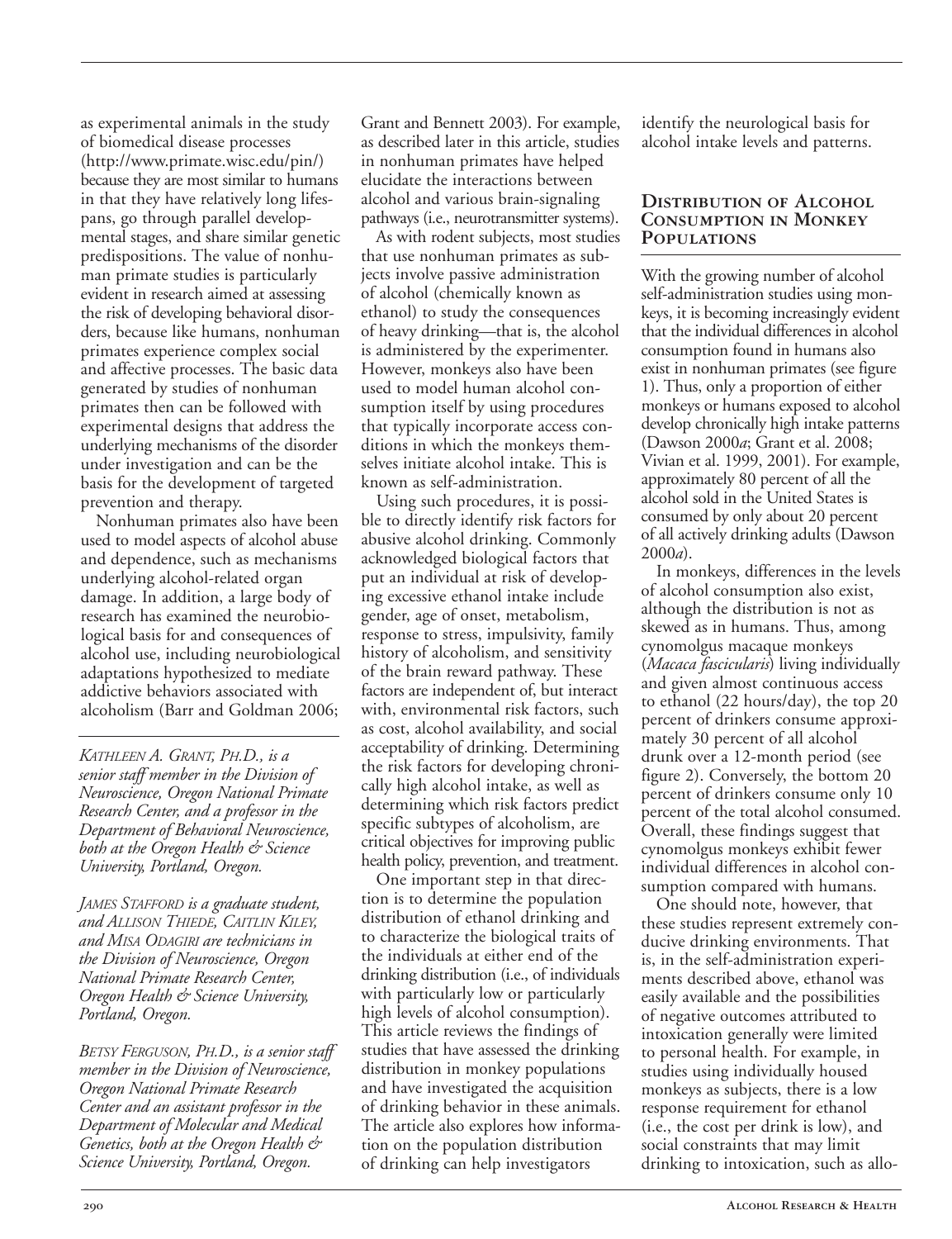cation of other resources (e.g., food, shelter, or health care), are not threatened by ethanol consumption. In general, these population statistics show that ethanol self-administration under relatively open-access conditions is a quantitative trait and perhaps reflects an estimate of the "biological vulnerability" of Old World primates, including humans, to repeated consumption of intoxicating levels of alcohol.

# *Blood Ethanol Concentrations As a Measure of Alcohol Intake*

Within both human and monkey populations, there clearly are some individuals who drink alcohol excessively. Before findings on these individuals in monkey populations can be translated into meaningful information on which humans are at particularly high risk of excessive drinking, researchers must select appropriate criteria for categorizing drinking as excessive. Indeed, there is an active debate among researchers

conducting human epidemiological studies over how to measure hazardous consumption (Dawson 2000*b*, 2003; Greenfield and Kerr 2008). In nonhuman primate investigations, excessive drinking traditionally is defined only within the context of that study (Ervin et al. 1990; Grant and Johanson 1988; Vivian et al. 1999, 2001). Accordingly, alcohol consumption that is labeled excessive in one study in many cases may not approach the levels of consumption considered problematic in humans and may vary significantly from what is identified as high consumption in other nonhuman primate studies. For example, one study (Higley et al. 1991) defines excessive drinking as an average intake of approximately 1.0 g ethanol/kg body weight per day (g/kg/day), a level that other laboratories have defined as light (Vivian et al. 2001).

One approach to reconcile these inconsistencies in terminology is to focus on the frequency of voluntary alcohol self-administration to the point of intoxication, with intoxica-



**Figure 1** Distribution in a population of cynomolgus monkeys (*n* = 46) of average daily ethanol intake in grams per kilogram body weight per day (g/kg/day) over a 12-month period, during which the animals had access to 4 percent ethanol for 22 hours per day. The population was composed of four separate cohorts of monkeys studied in groups of 10 to 12 per cohort (for details, see Grant et al. 2008; Vivian et al. 2001). The red line at 2.7 g/kg/day indicates the mean value for the population and dashed lines indicate 1 standard deviation (1.03 g/kg/day) from the mean.

tion defined as having a blood ethanol concentration (BEC) above 80 mg/dl (or 0.08 percent<sup>2</sup>) (Grant et al. 2008; Shelton and Grant 2001; Vivian et al. 2001). By measuring repeated self-intoxication, researchers can initiate cross-species comparisons of alcohol self-administration so that cumulative datasets from different laboratories can be assembled and broader conclusions can be drawn across all primate species studied. For example, by correlating the intakes of baboons and cynomolgus monkeys self-administering a matching concentration of ethanol in water with BECs (Grant et al. 2008; Kaminiski et al. 2008), investigators from different laboratories could equate the large differences in volumes of intakes, which reflect the three-to five-fold differences in body weight between cynomolgus monkeys and baboons.

A population distribution of BECs in the male and female cynomolgus monkeys from the alcohol intakes shown in figure 1 is illustrated in figure 3. The BECs were measured every fifth session for 12 months of 22hours/day access to ethanol and water, with measurements taken between 6 and 7 hours after the start of the daily session and just before the lights went out in the room for the night (for details on the daily access schedule, see Grant et al. 2008).3 A comparison of figures 1 and 3 indicates that large individual differences in both average alcohol intake and BEC exist; however, gender differences are more apparent in the BEC distribution (figure 3) than in the daily intake distribution (figure 1). Specifically, half of the female monkeys tended to drink in a pattern resulting in BECs lower than 0.08 percent, whereas only 25 percent of the male monkeys appeared to limit their intakes so that BECs remained below 0.08 percent (see figure 4).

<sup>2</sup> This is the same level that is considered intoxication in humans in the United States (Greenfield and Kerr 2008) and is the limit for driving in many States.

<sup>3</sup> The total number of samples analyzed was 2,880 taken from 48 monkeys.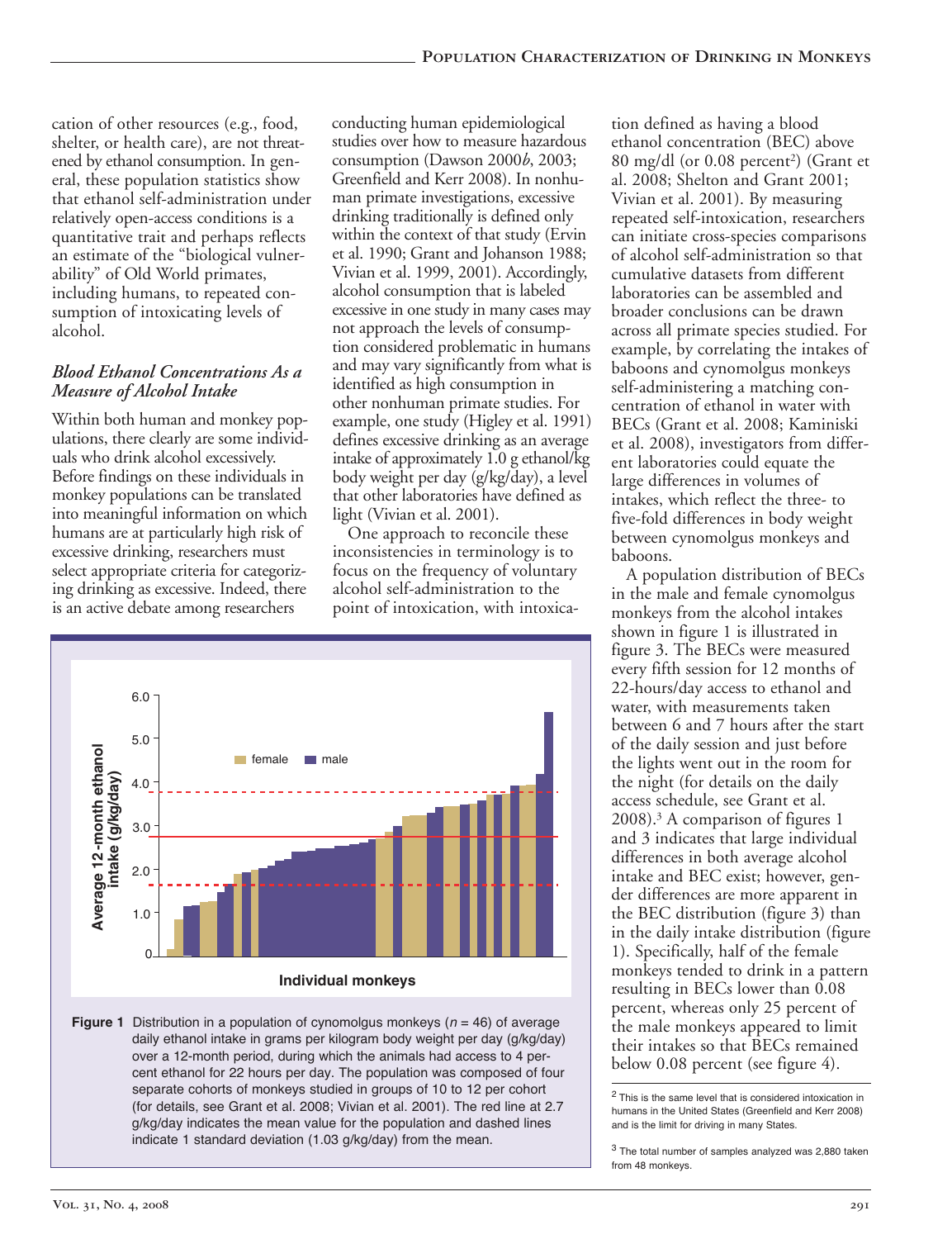These absolute consumption levels seen in the monkeys are higher than what has been found in humans (e.g., in the U.S. adult population for both sexes). However, the finding of higher average BECs in male monkeys is consistent with the observation that the 12-month prevalence rates for alcohol abuse according to the criteria established in the *Diagnostic and Statistical Manual of Mental Disorders, 4th Edition* (DSM–IV) (American Psychiatric Association 1994) are higher in men than in women (gender ratios of 2.72 and 2.34 for alcohol abuse and dependence, respectively) (Grant et al. 2004). These gender differences also are seen when the population is broken down into subgroups based on race and age (Grant et al. 2004). Thus, the tendency for females to drink in a pattern that lowers risk for adverse outcomes (which is the primary diagnostic criterion of the DSM–IV classification) appears similar in macaque monkeys and humans.

Although BECs below 0.08 percent are associated with many functional consequences, including effects on subjective feeling, performance, learning, and physiological processes, the diagnosis of alcohol use disorders (AUDs) (which include alcohol abuse and alcohol dependence) specifically refers to the negative consequences of repeated self-intoxication (Grant et al. 2004). These criteria are met by approximately 5 percent of the U.S. adult population, for whom excessive alcohol intake is associated with negative personal and biomedical out $comes<sup>4</sup>$  (Grant et al. 2004).

In comparison, approximately 62 percent of the macaque population mentioned above repeatedly engages in a daily drinking pattern that results in BECs above 0.08 percent (see figure 3) as well as negative biomedical outcomes. Specifically, monkeys with a daily intake of more than 3.0 g ethanol/kg body weight (g/kg) and resulting BECs above 0.08 percent

(Vivian et al. 2001) show signs of brain dysfunction (Anderson et al. 2007; Budygin et al. 2003; Carden et al. 2006; Floyd et al. 2004; Hemby et al. 2006) as well as liver dysfunction (Ivester et al. 2007). Thus, like the finding of higher absolute alcohol consumption among the monkeys than among humans, this evaluation of ethanol self-administration demonstrates that a much greater proportion of monkeys can be labeled excessive drinkers (i.e., 39 percent as determined based on daily intakes above 3.0 g/kg or 62 percent as determined based on attaining BECs of more than 0.08 percent on a regular basis) compared with the proportion of humans (i.e., U.S. adults) who are diagnosed with an AUD (i.e., approximately 5 percent). This high level of alcohol consumption in the monkeys most likely reflects a biological predisposition to excessive alcohol drinking in both human and nonhuman primates under circumstances where other controls on behavior (e.g., social constraints and resource allocation) are not operative.

#### **Acquisition of Alcohol Drinking Behavior in Nonhuman Primates**

Repeatedly engaging in self-intoxication is a learned phenomenon, and evidence suggests that humans and animals undergo an acquisition phase of varying length as they "learn to drink alcohol" (Samson and Grant 1990). Additional studies (for a review, see Grant and Bennett 2003) found that simple access to alcohol solutions generally is not sufficient to produce sustained self-administration of intoxicating quantities of ethanol in monkeys. In fact, most monkeys show an aversion to high concentrations (greater than 8 percent volume for volume [v/v]) of ethanol; however, some monkeys readily consume intoxicating quantities of less concentrated ethanol solutions (i.e., 5 percent v/v). Additional studies (Macenski and Meisch 1992) found that monkeys can acquire ethanol self-administration even if no

specific induction procedure or alcohol with added flavorants is used. In these animals, however, the average intake is relatively low (i.e., 0.2 to 1.0 g/kg per 3-hour session, which corresponds to less than one to four drinks every 3 hours).

To produce elevated and consistent ethanol consumption, researchers commonly use specific initiation procedures (see Grant and Bennet 2003; Katner et al. 2004, 2007; Weed et al. 2008). The most common methods used to induce oral ethanol consumption in monkeys have been to deprive the animals of food, to flavor the alcohol solution with a preferred taste (e.g., fruit juice), or to use a schedule-induction procedure (Katner at al. 2007; Grant and Bennett 2003). With such induction procedures, ethanol intakes increase to over 1.0 g/kg/hour or the equivalent of four drinks per hour in rhesus monkeys (Macenski and Meisch 1992; Rodefer et al. 1999; Vivian et al. 2001; Williams et al. 1998) and in baboons (Weerts et al. 2006) during limited access (less than 4 hours/day).

Studies have not directly determined the efficacy of different induction procedures for establishing excessive or heavy-drinking outcomes. Still, there appears to be a consensus that once oral self-administration of ethanol has been established, "…the subsequent pattern and amount of drug intake appears to be independent of the acquisition procedure" (Meisch 2001, p. 119). Direct studies of the efficacy of induction procedures as well as examination of selfadministration under the same access conditions following different induction procedures are needed and could be uniquely informative for assessing the risk of progression to heavy drinking in humans based on how alcohol use was initiated.

### *Progression of Alcohol Consumption Following Induction*

In general, studies have suggested that following induction, daily alcohol intake can be elevated by increasing the amount of time that ethanol is

<sup>&</sup>lt;sup>4</sup> In other words, the 12-month prevalence rate of alcohol abuse or alcohol dependence as defined in the DSM–IV is approximately 5 percent.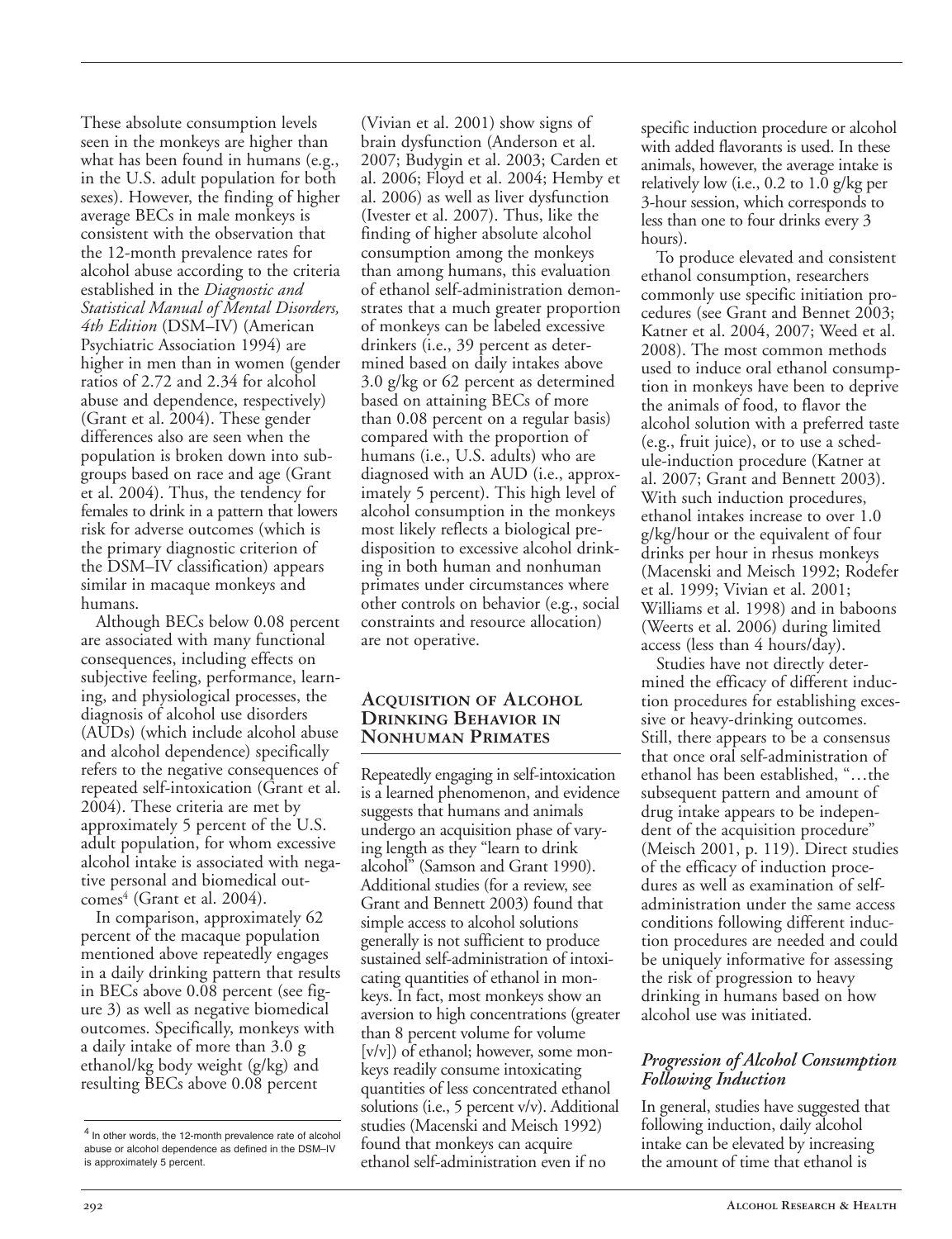available. For example, following a certain induction procedure, cynomolgus macaques that received access to alcohol for a total of 30 minutes/day had an average intake of 1.0 to 1.25 g/kg/day (Shelton and Grant 2001), whereas animals that had been subjected to the same induction procedure but had alcohol access for 22 hours/day had an average alcohol intake of 2.7 g/kg/day (see figure 1). Daily alcohol intake also can be increased by imposing multiple, discrete sessions of self-administration during a 24-hour period (Katner et al. 2007). A combination of various measures also can increase alcohol intake. For example, using slight food deprivation, orange-flavored vehicle, and four discrete drinking sessions per day, Weed and colleagues (2008) demonstrated a high daily ethanol intake (mean intake of  $4.6$  g/kg) in pig-tailed macaques (*Macaca nemestrina*). Similar results have been reported in rhesus monkeys given flavored ethanol in two distinct 1-hour sessions per day (Katner et al. 2007).

When one contrasts the study parameters of the various induction procedures, it becomes clear that the outcomes reflect the intentions of the studies. The parameters of flavored alcohol solutions and discrete times of ethanol availability were designed to reduce variability between different animals in a study while increasing overall ethanol intake in a relatively short period of time (see Katner et al. 2007; Weed et al. 2008). This is a useful approach for investigating the progression of deleterious effects associated with high-dose alcohol intake (Katner et al. 2007; Weed et al. 2008) as well as ethanol reinforcement<sup>5</sup> or the effects of potential pharmacotherapies (e.g., Katner et al. 2004; Meisch 2001; Shelton et al. 2001; Weerts et al. 2006).

In contrast, studies using the parameters of continuous 22hour access and unflavored ethanol solutions result in wide individual differences in average daily ethanol consumption among the animals (i.e., in higher between-subject variability) (see figure



**Figure 2** Percentage of total ethanol consumed by the population of adult male and female cynomolgus macaque monkeys (*n* = 46) shown in figure 1 and divided into deciles (the exact percentages of ethanol consumed by each decile of the population are given above the respective bar). Ethanol was consumed in a self-administration procedure that allowed access to ethanol for 22 hours/day, 7 days/week, for approximately 52 weeks (see caption for figure 1).

1). This approach particularly is useful for investigating who is at risk for heavy drinking. Based on the resulting population distribution (see figures 1 and 3), additional experiments can be designed to explore which predisposing organismal variables (i.e., genetic, physiological, and gender- and age-related factors) and environmental variables (i.e., stress and trauma, social organization, and alternative reinforcers) are associated with either end of the drinking spectrum.

The varied induction procedures and self-administration variables (e.g., use of nonflavored or flavored alcohol, time of day and duration of access, free alcohol availability versus operant responding,<sup>6</sup> feeding conditions, etc.) make it difficult to compare the alcohol intakes of animals between studies. Thus, induction procedures differing from the ones leading to the population distributions shown in figures 1 and 3 (see Grant et al. 2008; Vivian et al. 2001) may result in different distributions.

Additionally, studies currently are underway to assess species differences in the population distribution of alcohol intake by using the same induction parameters and self-administration parameters for rhesus monkeys (*Macaca mulatta*) and cynomolgus monkeys. However, by documenting a population distribution of daily drinking averages as shown in figure 1 and using equipment that records each instance, duration, and amount of the alcohol solution that an animal drinks, researchers may be able to identify the precise drinking patterns that underlie various daily averages. Such analyses of alcohol intake patterns can help inform studies in humans aimed at validating alcohol measurement methodology, particularly

<sup>5</sup> Reinforcement is a process in which a response or behavior is strengthened based on previous experiences. One can distinguish positive reinforcement, in which presentation of a presumably rewarding stimulus or experience increases the probability that an individual exhibits a certain response, and negative reinforcement, where the probability of a response increases if the response allows the individual to avoid or alleviate a negative experience.

<sup>6</sup> Operant responding means that the animal has to complete a certain task (e.g., press a lever) to receive a dose of alcohol during the period of access.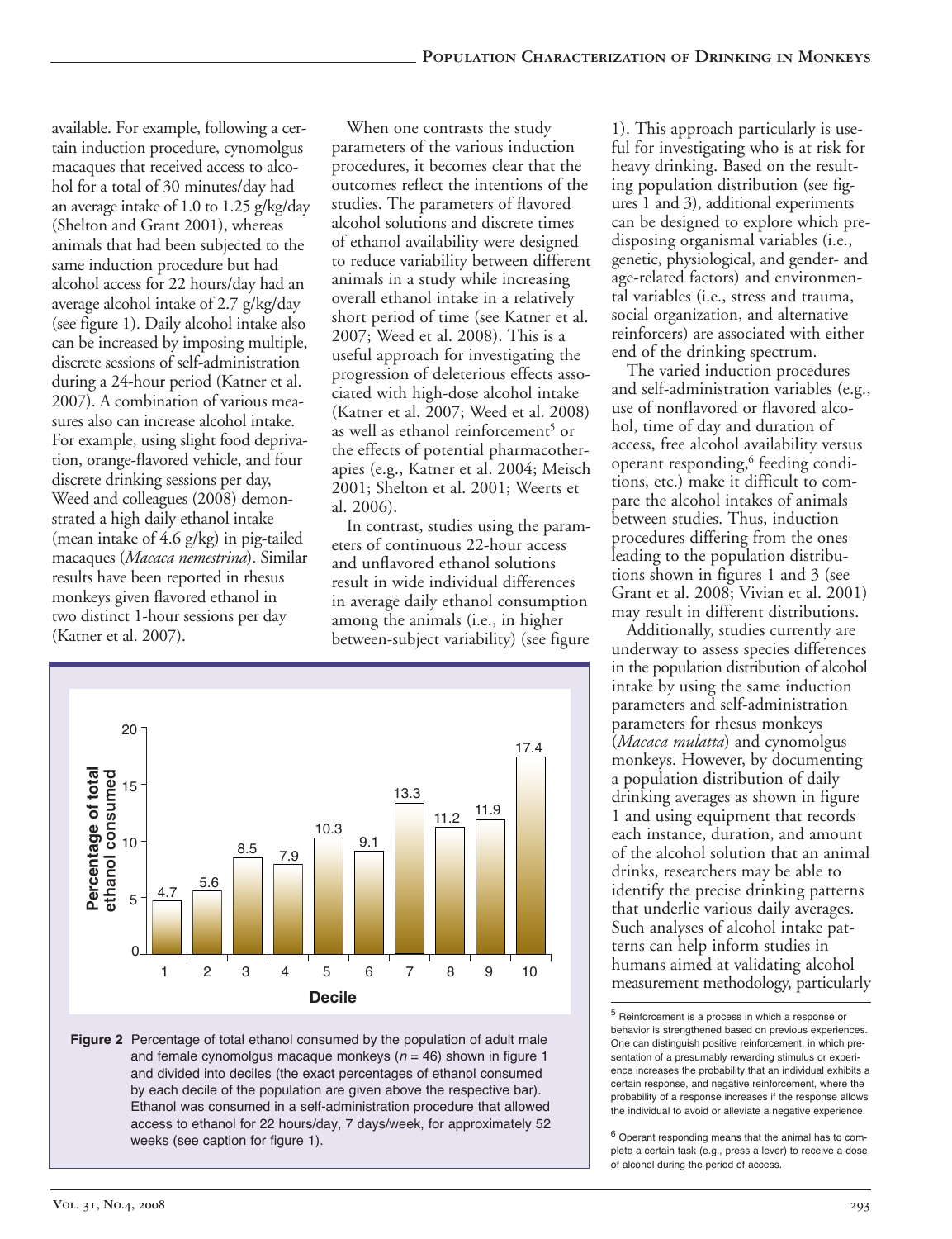in extrapolating between intake patterns and BECs (see Grant et al. 2008).

#### **Identifying the Neurobiological Basis for Alcohol Intake Levels and Patterns Using Population Distributions**

Population studies such as the ones described above also can benefit neuroscience research aimed at understanding a variety of aspects of AUDs, including the role of tolerance, modification of the central nervous system in response to alcohol (i.e., neuroplasticity), dependence, relapse, damage to nerve cells (i.e., neurodegeneration), and treatment, which are described in other articles of this issue. In particular, population studies can help researchers understand the neurobiological factors that contribute to patterns of alcohol use, BECs attained, and repeated intoxication.

By identifying individuals who are on the ends of the population spectrum (i.e., who exhibit either particularly low or particularly high daily consumption), investigators can devise experimental designs that address either innate predisposing factors or mechanisms that are activated (i.e., acquired) as a result of ethanol exposure. For example, studies can try to address questions such as whether correlated endophenotypes<sup>7</sup> (e.g., the degree to which the body's stress response system—the hypothalamic–pituitary–adrenal [HPA] axis—responds to a stressful situation or the level of neuronal activity in a brain area called the ventral tegmental area) exist in the population and mirror the distribution of drinking.

Most likely, such neurobiological outcomes in humans will only be measured at one time point during an individual's drinking history (e.g., at the end of chronic drinking); in studies using nonhuman primates and other animal models, however, experimental designs could be devised that address several pivotal points in

drinking history. For example, the population distribution of drinking to intoxication (see figure 3) may be substantially different if the animals are retested following repeated withdrawal episodes from ethanol. Thus, it is conceivable that such an imposition of abstinence subsequently will drive the population to a more bimodal rather than a continuous distribution—that is, the animals could fall into two major groups: animals that drink very little and have low BECs and animals that drink a lot and achieve high BECs. Such a change in distribution could indicate that in some individuals drinking is susceptible to "positive" change (i.e., is reduced) following abstinencebased treatments, whereas other individuals may be "adversely" affected (i.e., consume more alcohol) after repeated periods of abstinence.

Population distributions and individual differences in ethanol intake

also can help address the genetic basis of the predisposition to drink alcohol to intoxication. The extensive data available on many generations of rhesus monkeys from the National Institutes of Health (NIH) breeding population, which have been tested with a standard protocol of flavored ethanol solutions and short daily sessions, have been used for this purpose (Higley et al. 1991). For example, some investigators have compared the levels of a compound called 5 hydroxyindoleacetic acid (5-HIAA), which is the major breakdown product (i.e., metabolite) of the neurotransmitter serotonin, and alcohol intake in the rhesus monkeys. Some

 $<sup>7</sup>$  An endophenotype is a heritable trait or characteristic</sup> that is thought to be an intermediate between a genetic predisposition and a clinical disorder; for example, certain neurobiological characteristics (i.e., certain brain waves) have been noted in people with alcoholism and may be used as endophenotypes to identify people at risk for alcoholism. Endophenotypes are thought to be useful for gene identification under the assumption that they are simpler and closer to the genetic underpinnings of the disorder.



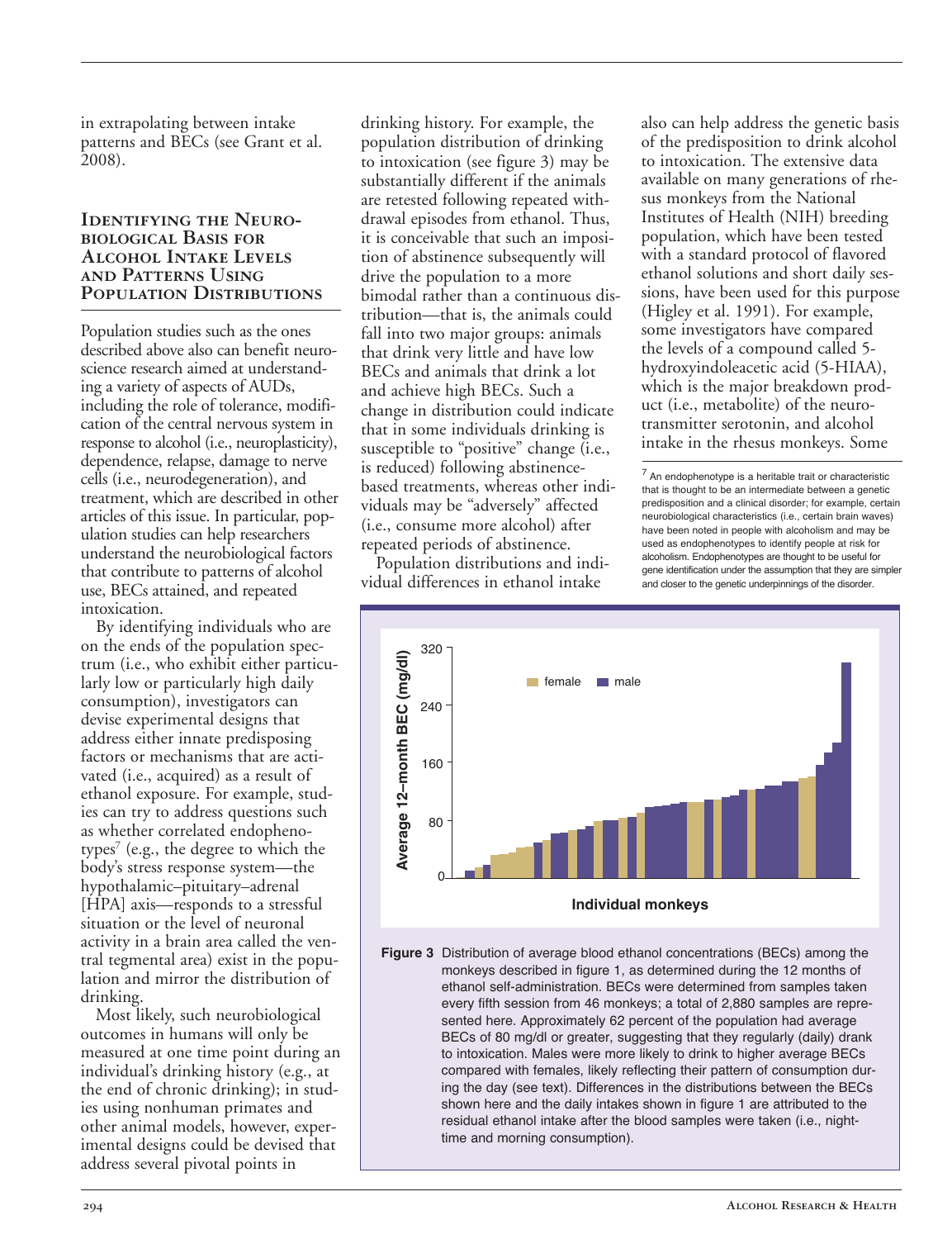of these studies found a correlation between 5-HIAA levels in the fluid bathing the brain (i.e., cerebrospinal fluid [CSF]) and intake of a sweetened ethanol solution given 1 hour/day, 5 days/week, for 2 to 3 weeks, suggesting that low turnover of serotonin in the brain could be a risk factor for elevated ethanol intake (i.e., 0.8 to 1.4 g/kg) (Barr et al. 2004*a*; Higley et al. 1996*a*,*b*).

The results have not been consistent, however, and in other studies 5HIAA levels in the CSF did not predict ethanol intake in monkeys obtained from the same breeding population (Fahlke et al. 2002; Vivian et al. 1999). These variations in drinking outcome and CSF 5-HIAA levels potentially may be related to the effects of stressful events early in life on ethanol intake under limitedaccess conditions. Thus, Bennett and colleagues (2002), who examined both early childhood trauma and ethanol intake, found that a certain gene variant affecting the serotonin system<sup>8</sup> was associated with lower 5-HIAA levels only under adverse rearing conditions (Bennett et al. 2002).

Moreover, the link between the presence of this gene variant (i.e., the genotype) of this transporter molecule and ethanol consumption was significant only for females reared under adverse conditions (Barr et al. 2004*b*). Studies such as these, which are attempting to investigate the association of a specific genotype with physiological/metabolic outcomes (e.g., low 5-HIAA levels in the CSF) as well as alcohol consumption, are likely to become more prevalent in nonhuman primate studies of risk for alcoholism. Clearly, these monkey studies allow researchers to examine both traumatic events and drinking outcomes in the context of stringent experimental approaches (e.g., randomly assigning subjects to different groups) that are not possible in studies on humans.

An important consideration for these animal experiments is, however, to what extent findings in monkeys can be applied to humans. Today, the translation of animal data to human subjects based on analogous genetic influences appears well underway. Indeed, the study of behavioral genetics has begun to uncover intriguing



**Figure 4** Frequency distribution of average blood ethanol concentrations (BECs) that encompass the entire range of average BECs for this population of monkeys (see figures 1 and 3 legends). For each monkey, 60 to 72 samples were taken over the entire period. Note that 50 percent of the females, but 75 percent of the males, had an average BEC over 0.08 percent (which is the proposed definition of intoxication).

parallels between human and nonhuman primates, including with respect to several genes associated with anxiety, depression, and alcohol consumption, such as:

- • A gene called *SLC6A4* that encodes a serotonin transporter;
- • A gene called *TPH2* that encodes a protein involved in serotonin synthesis;
- A gene called *MAOA* that encodes an enzyme involved in the metabolism of the neurotransmitters serotonin and norepinephrine;
- A gene called *ORPM1* that encodes a protein (i.e., the  $\mu$ -opioid receptor) which mediates the actions of signaling substances known as endogenous opioids; and
- A gene called *CRH* that encodes corticotrophin-releasing hormone, which is involved in the body's stress response.

In each case, variations in these genes (i.e., polymorphisms) have been identified in rhesus macaques that have the same effects on gene function as do the corresponding polymorphisms found in human populations (Barr et al. 2008; Chen et al. 2006; Vallender et al. 2008*a*,*b*; Wendland et al. 2006). Because it is clear that complex interactions between genetic and environmental risk factors contribute to many psychiatric traits, including those related to alcohol use and abuse, the study of primates whose genetic makeup has been well characterized and who have known similarities or differences in their life histories could clarify the interplay of risk factors.

Some recent investigations have begun to unravel genetic and environmental interactions. For example, Rogers and colleagues (2008), who investigated heightened vigilance

 $8$  This variant (which is known as rh5-HTTLPR) was found in a DNA region controlling the activity of a gene encoding a molecule that transports serotonin back into nerve cells.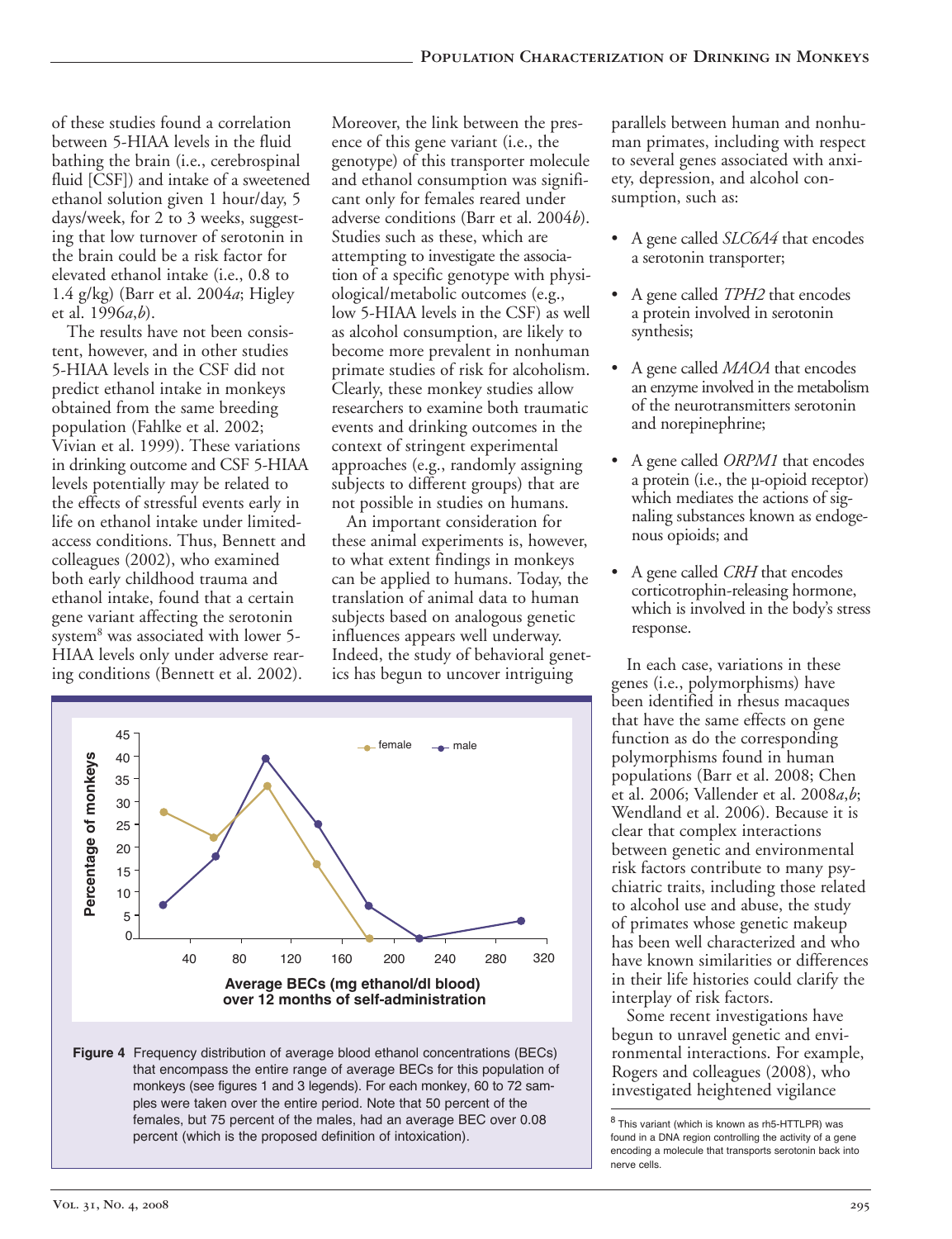(i.e., physical orientation to a human intruder) in rhesus macaques, found vigilance to be a largely heritable trait  $(h^2 = 0.908)$ , with minimal environmental contributions. In contrast, another study (Kraemer et al. 2008) found that fetal alcohol exposure and a polymorphism in the serotonin transporter gene (i.e., a genetic factor) contribute to irritability and heightened stress responsiveness<sup>9</sup> in young rhesus macaques that had been separated from their mothers (i.e., an environmental factor). In the next few years, the increasing study of the rhesus macaque genome likely will uncover more analogous gene variants in humans and monkeys, providing more opportunities to explore the complexity of genetic and environmental influences on behavioral disorders.

# **Conclusions**

The recent growth in studies assessing oral ethanol self-administration in nonhuman primates speaks to the relevance of this model for determining why people drink. The risk for alcoholism is related to both biological (e.g., species, sex, ethanol metabolism, hormonal response to stress, temperament, brain mechanisms of reinforcement, etc.) and environmental risk factors. To adequately characterize the impact of the various risk factors on the development of alcohol use disorders, specific biological risk factors for excessive ethanol drinking will have to be compared using designs in which environmental factors related to the initiation of alcohol use and subsequent access conditions (e.g., ethanol concentration, ethanol availability, concurrent reinforcers, social dynamics, stressors, etc.) are kept consistent. For such studies, nonhuman primates should provide a wealth of information on the complexities of environmental and genetic factors acting alone and in combination to produce alcoholic phenotypes, such as chronic excessive drinking.

Because of their close relationship with humans—both in terms of their genetic makeup and with respect to their developmental stages as well as social and affective behaviors nonhuman primates ideally can complement approaches using other animal models and laboratory analyses (i.e., in vitro studies) to investigate the mechanisms contributing to alcohol dependence as well as its consequences, particularly those affecting the brain. As described in the following articles in this issue, much already has been learned about the pathways leading to alcohol dependence as well as recovery from the disease. For example, the development of tolerance to alcohol's effects, both at a cellular and molecular level and at a behavioral level, can lead to alcohol dependence. In addition, researchers have elucidated the role of neuroadaptation in alcohol dependence, from both a pharmacological perspective and a behavioral perspective.

Animal models also have helped clarify the processes in the brain that occur during withdrawal, how they lead to a propensity for relapse, and what role stress plays in these events. An additional area of neuroscience research that incorporates both animal and human studies addresses the detrimental effects of chronic alcohol use on brain structure (i.e., neurodegeneration) as well as the possibility of recovery during abstinence. Although it is important to understand the diverse processes in the brain that are affected by alcohol, it is equally critical to better understand the role that other biological factors (e.g., age, gender, or presence of comorbid disorders) and external influences (e.g., nutrition or drinking patterns) play in modulating a person's risk for alcohol dependence. The results of animal and human studies addressing these issues are summarized in another article.

Finally, the results of neuroscience research to elucidate alcohol's interactions with various brain systems can inform treatment research and contribute to advances, particularly in the area of pharmacotherapy. Animal studies are an integral part of all of these aspects of neuroscience research in the alcohol field, and nonhuman primate studies, including the population distribution analyses described in this article, can help researchers to identify the factors most pertinent to the human condition of alcohol dependence. ■

## **Acknowledgements**

The preparation of this article and some of the research presented was funded by National Institute on Alcohol Abuse and Alcoholism grants AA–13510 and AA–13641.

The authors thank the technical expertise of Andrew Rau and Kevin Nusser.

# **Financial Disclosure**

The authors declare that they have no competing financial interests.

# **References**

American Psychiatric Association. *Diagnostic and Statistical Manual of Mental Disorders, 4th Edition.* Arlington, VA: American Psychiatric Association, 1994.

ANDERSON, N.J.; DAUNAIS, J.B.; FRIEDMAN, D.P.; ET AL. Long-term ethanol self-administration by the nonhuman primate, *macaca fascicularis*, decreases the benzodiazepine sensitivity of amygdala GABA(A) receptors. *Alcoholism: Clinical and Experimental Research* 31:1061–1070, 2007. PMID: 17428292

BARR, C.S., AND GOLDMAN, D. Non-human primate models of inheritance vulnerability to alcohol use disorders. *Addiction Biology* 11:374–385, 2006. PMID: 16961765

BARR, C.S.; NEWMAN, T.K.; SCHWANDT, M.; ET AL. Sexual dichotomy of an interaction between early adversity and the serotonin transporter gene promoter variant in rhesus macaques. *Proceedings of the National Academy of Sciences of the United States of America* 101:12358–12363, 2004*a*. PMID: 15302939

BARR, C.S.; NEWMAN, T.K.; LINDELL, S.; ET AL. Interaction between serotonin gene variation and rearing condition in alcohol preference and consumption in female primates. *Archives of General Psychiatry* 61:1146–1152, 2004*b*. PMID: 15520362

BARR, C.S.; DVOSKIN, R.L.; YUAN, Q.; ET AL. CRH haplotype as a factor influencing cerebrospinal fluid levels of corticotropin-releasing hormone, hypothalamic-pituitary-adrenal axis activity, temperament, and alcohol consumption in rhesus macaques. *Archives of General Psychiatry* 65:934– 944, 2008. PMID: 18678798

<sup>&</sup>lt;sup>9</sup> These characteristics were determined by measuring the levels of certain stress hormones in different situations.